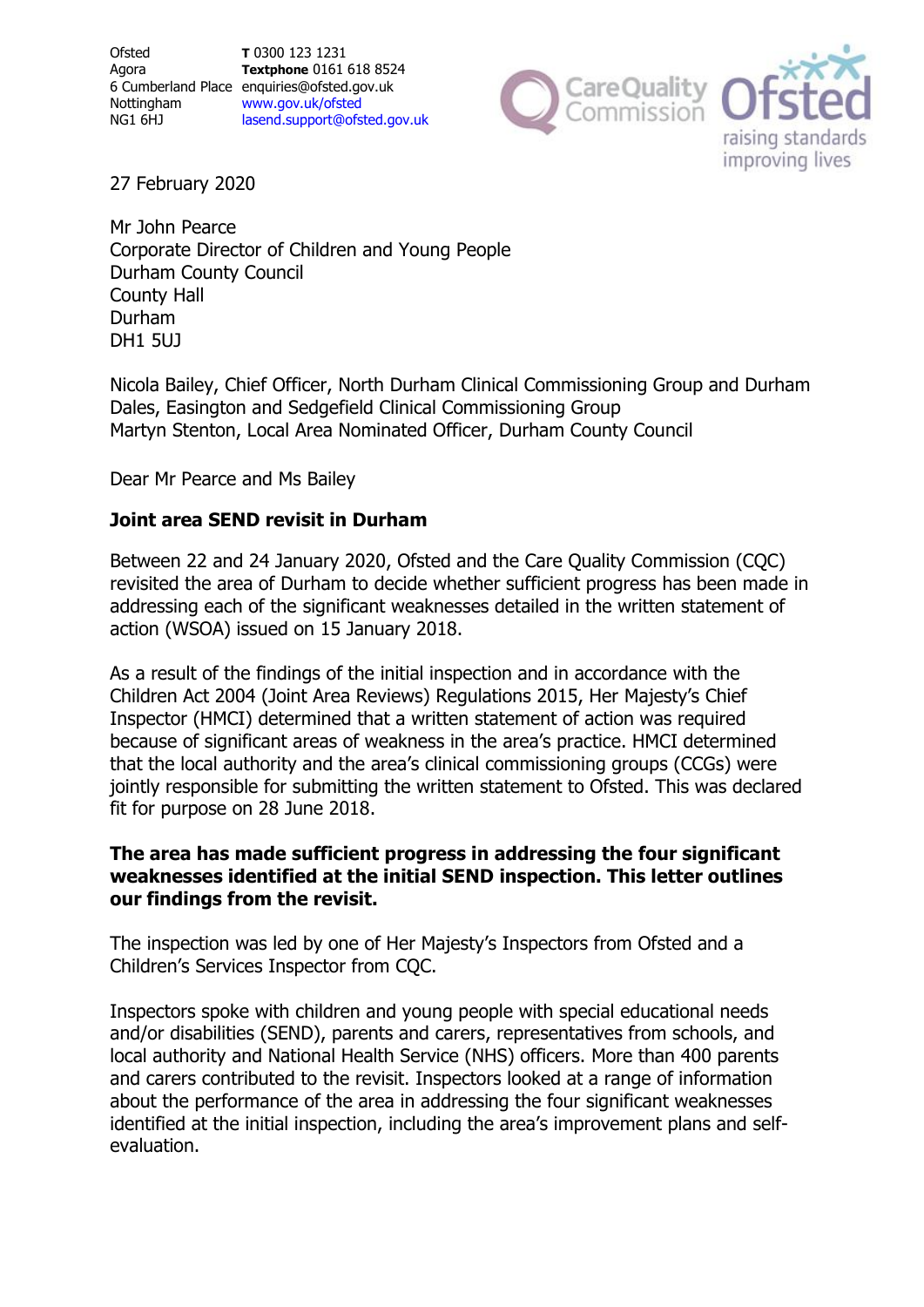



## **Main findings**

**The initial inspection found that:** 

### **There were fundamental weaknesses in the area's strategic leadership and governance which resulted in the disability and special educational needs reforms being implemented too slowly.**

The partnership between education, health and social care leaders in the area is stronger than it was at the time of the initial SEND inspection. Since this inspection, there has been a determined focus to improve the arrangements for identifying, assessing and meeting the needs of children and young people with SEND. There is greater collective ambition for these children and young people. Importantly, however, much still needs to be done to secure tangible change in the lives of children and young people with SEND and their families in County Durham.

Substantial changes to leadership and governance are contributing well to improvement in the area's SEND arrangements. There is a more committed approach to co-production with children and young people with SEND and their families. Nevertheless, at this stage, children and young people with SEND and their families continue to have widely different experiences of schools, as well as individual health and social care services. While some parents and carers can see improvement in the help and support their children receive, others say that little has changed since the initial SEND inspection.

Initial work focusing on improving the knowledge of education, health and social care professionals, and strengthening their understanding of SEND, has been effective. However, the area has not fully achieved its objective of improving understanding and awareness at every level in a way that positively affects the experience of children and young people with SEND and their families. The importance of this was highlighted by one young person who told us, 'I just want people to know about autism and understand how it affects me.'

**The area has made sufficient progress to improve this area of weakness.**

 $\blacksquare$  The initial inspection found that:

### **Leaders had an inaccurate view of the area's effectiveness. The analysis and use of performance information to tackle weaknesses in education, health and social care outcomes were poor. There was a lack of rigorous quality assurance and monitoring to inform decision making.**

New systems for collecting, analysing and evaluating important performance information have been developed. Existing systems have been strengthened. Learning from the experience of children and young people with SEND and their families features more prominently in this work. As a result, the area's selfevaluation provides a clearer and more comprehensive assessment of how well SEND arrangements are working in County Durham.

The pathway for education, health and care (EHC) assessment has been successfully redesigned. The quality of reports from education, health and social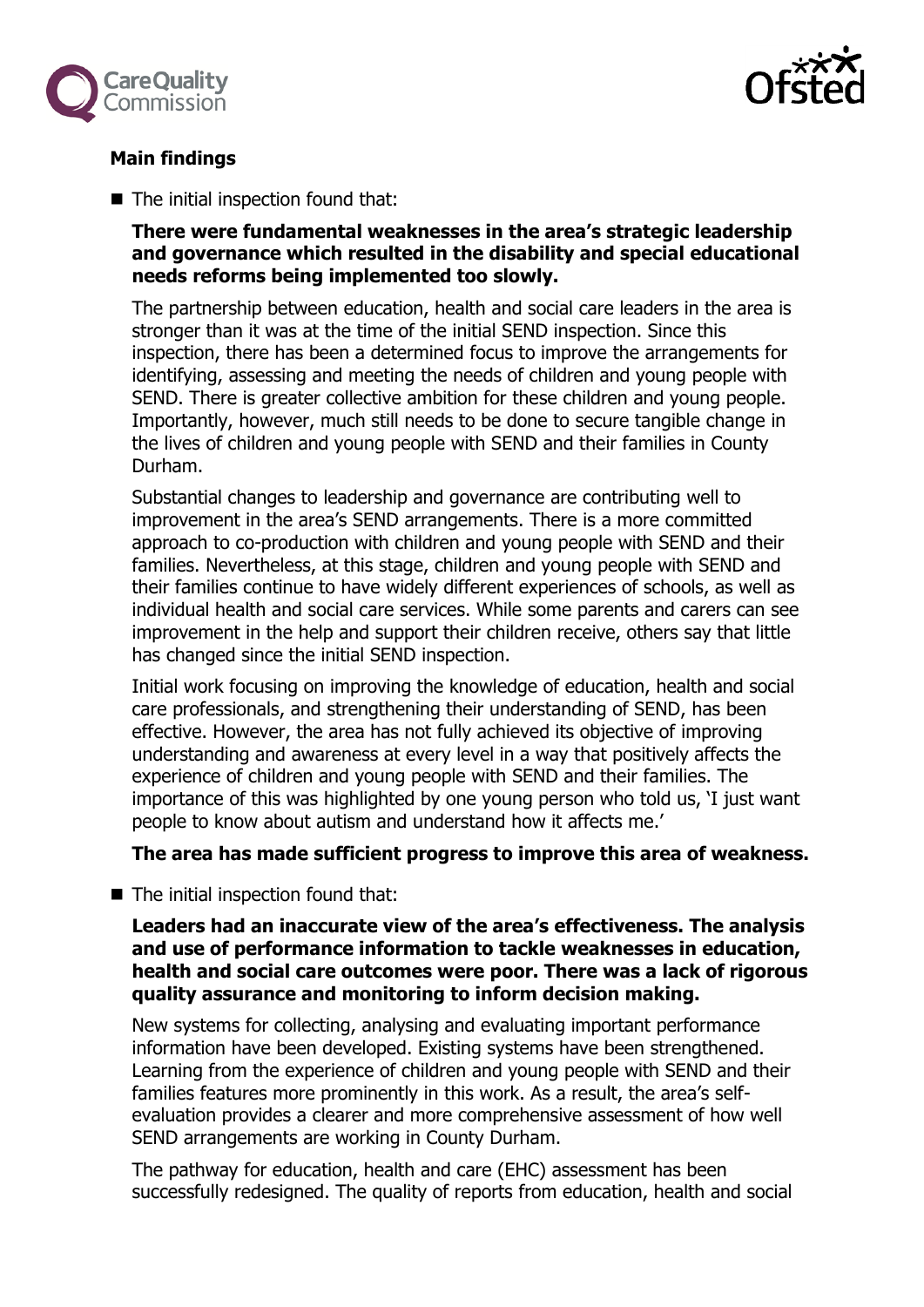



care professionals for these assessments has improved in the last 12 to 18 months. In part, this is because systems for checking these reports and the quality of draft and finalised EHC plans are working more effectively. The quality of health advice, however, remains too variable. Too often, this advice provides insufficient insight into how clinical conditions affect a child or young person's daily life. In addition, the quality of EHC assessment is still, at times, undermined by the lack of participation of some health professionals in important multidisciplinary meetings. Despite this variability, recently finalised EHC plans are coproduced more genuinely and they integrate education, health and social care advice well.

The strategic manager for SEND and the designated clinical officer (DCO) have contributed strongly to improving EHC assessment and planning. Currently, however, the DCO's work focuses too much on improving practice within individual provider health trusts and not enough on developing quality and consistency across all health services in the area. Similarly, the importance of high-quality professional advice and the full involvement of health practitioners in EHC assessment and planning are not prioritised adequately in either commissioning or operational management decisions.

### **The area has made sufficient progress to improve this area of weakness.**

**The initial inspection found that:** 

### **Poor strategic planning and joint commissioning were leading to unacceptably long waiting lists for access to services, delays in treatment for some conditions, and a variable experience for children and young people with SEND.**

Area leaders have developed and implemented a more effective, needs-based approach to joint commissioning services for children, young people and families since the initial SEND inspection. Commissioning decisions, service planning and performance monitoring are better informed by the area's analysis of children and young people's education, health and social care needs.

Children and young people with SEND and their families have increasingly strong and influential voices in the development of the area's strategic plans, as well as in decision making about service commissioning and redesign. Examples of improved co-production include the development of the 'Think Autism in County Durham' strategy, the redesign of short-break services and the commissioning of the area's integrated paediatric continence service.

There has been a marked reduction in the unacceptably long waiting times for specialist autism assessment and speech and language therapy assessment and intervention since the initial SEND inspection. Waiting times are currently in line with national guidance. Short-term support, following specialist autism assessment, from the child and adolescent mental health service (CAMHS) and the autism and social communication team is benefiting children, young people and families. Area leaders know, however, that there are gaps in the support commissioned for children, young people and families following specialist autism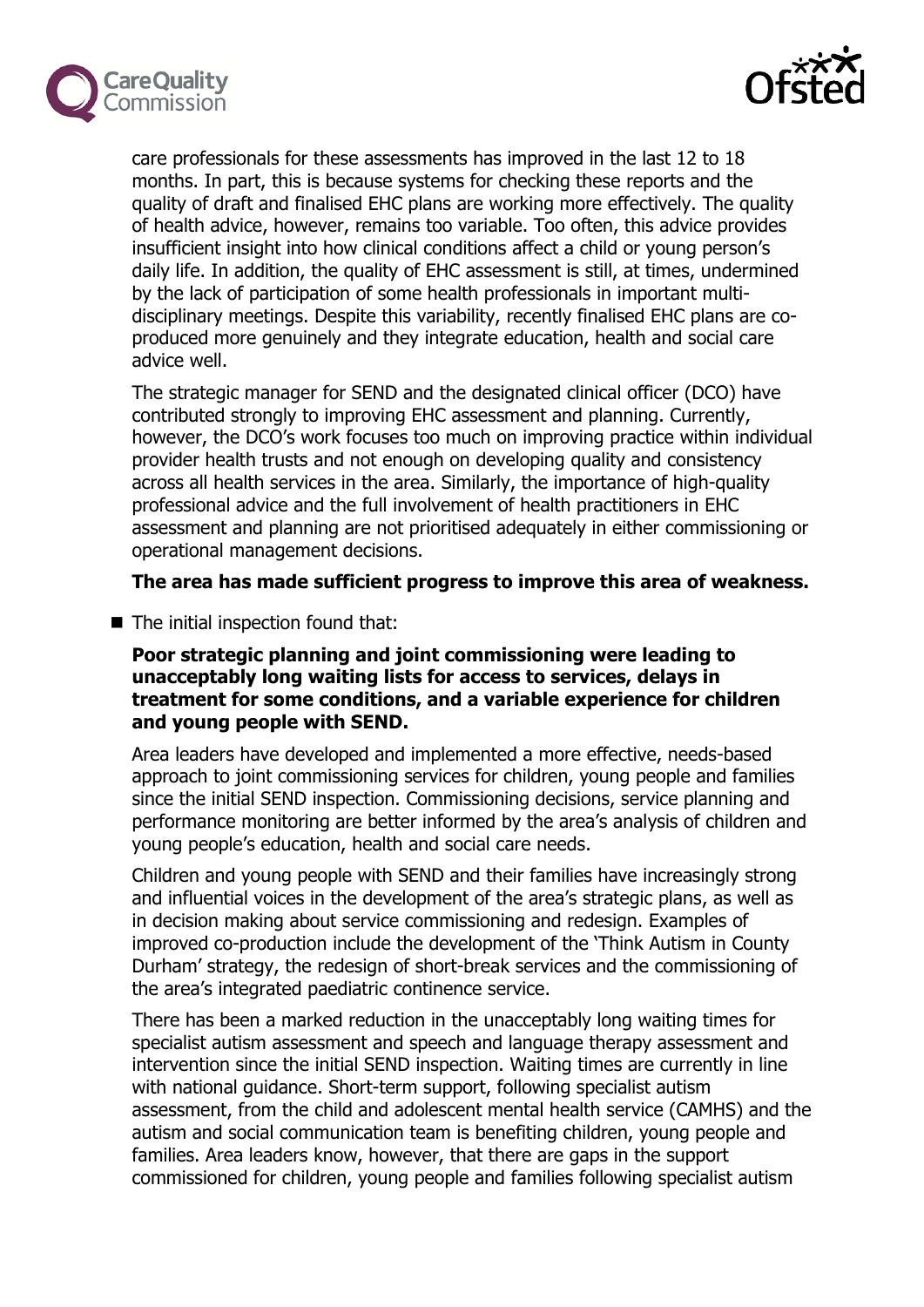



assessment and acknowledge that this provision must be strengthened in future commissioning arrangements.

## **The area has made sufficient progress to improve this area of weakness.**

**The initial inspection found that:** 

## **The area did not have an embedded approach to strategic co-production with designated representatives of children, young people and families to inform strategic planning and secure improvements.**

The partnership's approach to developing and embedding strategic co-production with children, young people and families has been prioritised well and is contributing strongly to improvement in County Durham's SEND arrangements. 'Making Changes Together', the local parent and carer forum, along with other groups such as the 'Rollercoaster Support Group', have been instrumental in several significant developments since the initial inspection. They work hard to represent families, and their contribution to the area's leadership and governance is both constructive and challenging.

The 'eXtreme group' has made a similarly influential contribution to improvement since the initial SEND inspection. Members of this group are fantastic ambassadors for children and young people with SEND in County Durham.

These positive developments are an important part of the area's participation strategy. This strategy sets out clear and helpful quality standards for coproduction with children and young people with SEND and their families. The standards are a valuable resource for education, health and social care leaders and professionals, but they are not, at this stage, being well used to evaluate the effectiveness of co-production at strategic or operational levels.

#### **The area has made sufficient progress to improve this area of weakness.**

The area has made sufficient progress in addressing the four significant weaknesses identified at the initial SEND inspection. As the area has made sufficient progress in addressing all the significant weaknesses, the formal quarterly support and challenge visits from the DfE and NHS England will cease.

Yours sincerely

Nick Whittaker **Her Majesty's Inspector**